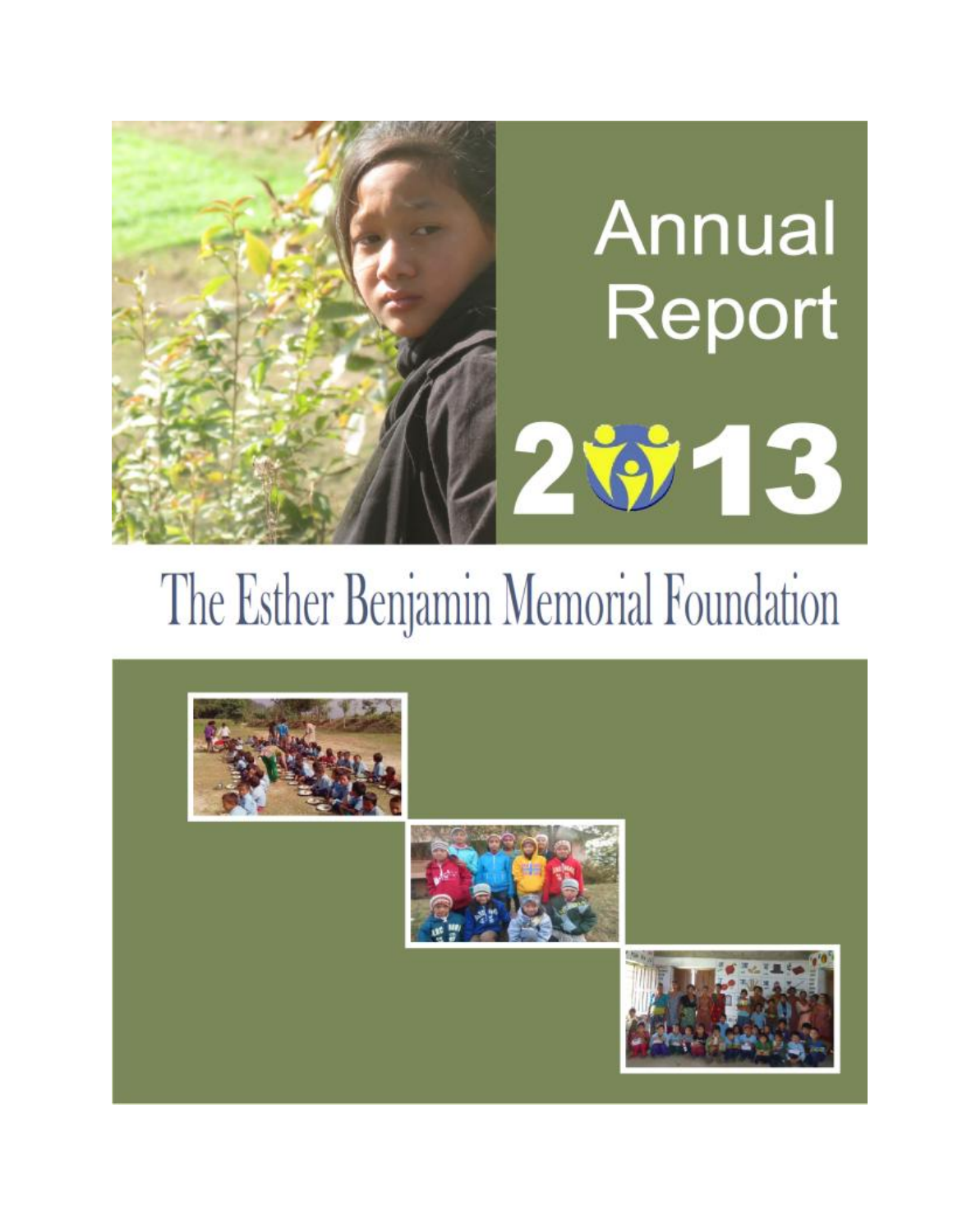# **Table of Contents**

| <b>Headings</b>                                             | Page No        |
|-------------------------------------------------------------|----------------|
| <b>Executive Summary</b>                                    | $\mathbf 1$    |
| Introduction                                                | $\overline{2}$ |
| Objectives                                                  | $\overline{2}$ |
| Activities Undertaken And Result Achieved                   | 3              |
| i.<br>Refuge - Child Protection And Development Activities: | 5              |
| Rescue & Reunification:<br>ii.                              | 6              |
| iii.<br>Youth Support Programme                             | 7              |
| Psychosocial Counselling:<br>iv.                            | 8              |
| <b>Support For Humli Girls:</b><br>v.                       | 9              |
| Projects In Makwanpur Districts                             | 9              |
| vi.<br><b>School Support Project</b>                        | 9              |
| vii.<br>Scholarship / Bursaries Support                     | 11             |
| viii.<br>Mid-Day Meal                                       | 12             |
| ix.<br>Anti-Trafficking Programme                           | 12             |
| <b>Implementing Arrangements</b>                            | 13             |
| <b>Budget Vs Expenditure Details</b>                        | 14             |
| Challenges, Difficulties Encountered And Measures Taken     | 15             |
| Conclusion                                                  | 15             |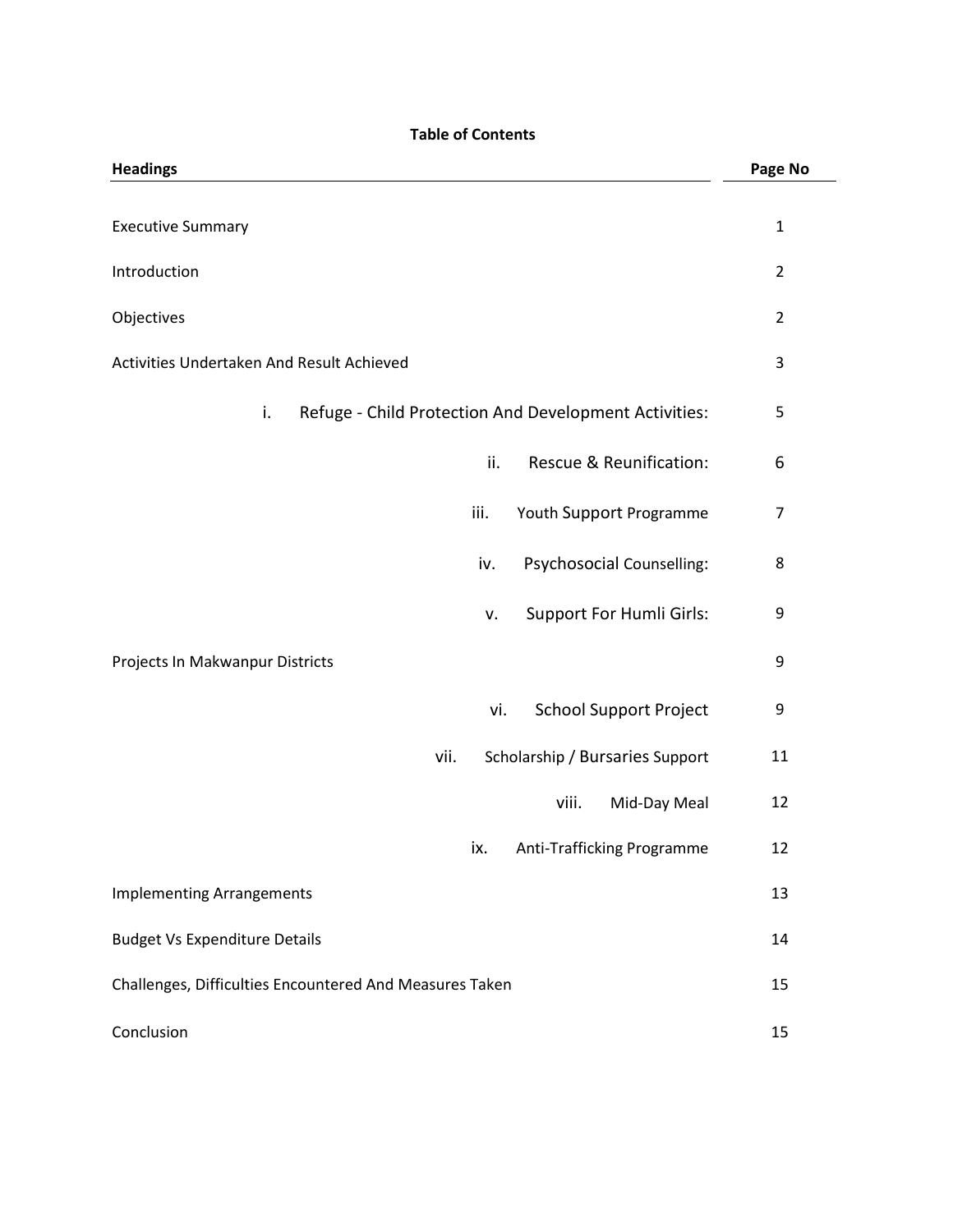# **I. EXECUTIVE SUMMARY**

This report briefs about various project activities of EBMF carried out in 2013. The report covers seven main project components of EBMF: "Child Protection and Development: Refuge Children', 'Rescue and Reunification', 'Humli Girls rescued from Tamilnadu, India', 'Youth Support' 'Scholarship/Bursaries', Anti-Trafficking' and 'School Support Programme' in Makawanpur district.

The Individual Childcare Plan (ICP) has been developed for every child and the monthly review system has been placed after educating the processes of it to the supervisors and caretakers. In addition, for the wellbeing of 62 children in EBMF Refuge a full-time counsellor is appointed along with a complete setup for their counselling is also established.

A proper youth support programme has been demonstrated this year. The programme contributed to promote the independency of the youths leaving the refuge through education, training and support. Under this programme, one youth has been already employed, two youths have completed their vocational training and five youths were reunified with their families/extended families.

Under Scholarship Programme 360 children were provided scholastic support from Hetauda office .Mainly the child at risk of trafficking were put in first to give this support and other circus returnees and their siblings, orphans, flood victims as well as children of Dalit and ethnic communities who are in a vulnerable condition have received the support. Under School Support Project, Fifteen schools from seven VDCs and Hetuada Municipality of Makwanpur were selected and agreement has been signed with fourteen schools.

Organisation got opportunity to welcome some of generous supporters and volunteers from Europe (United Kingdom and Switzerland) and received their supports in office and the Refuge. EBMF organized different programmes in coordination with those volunteers from which children learnt various skills.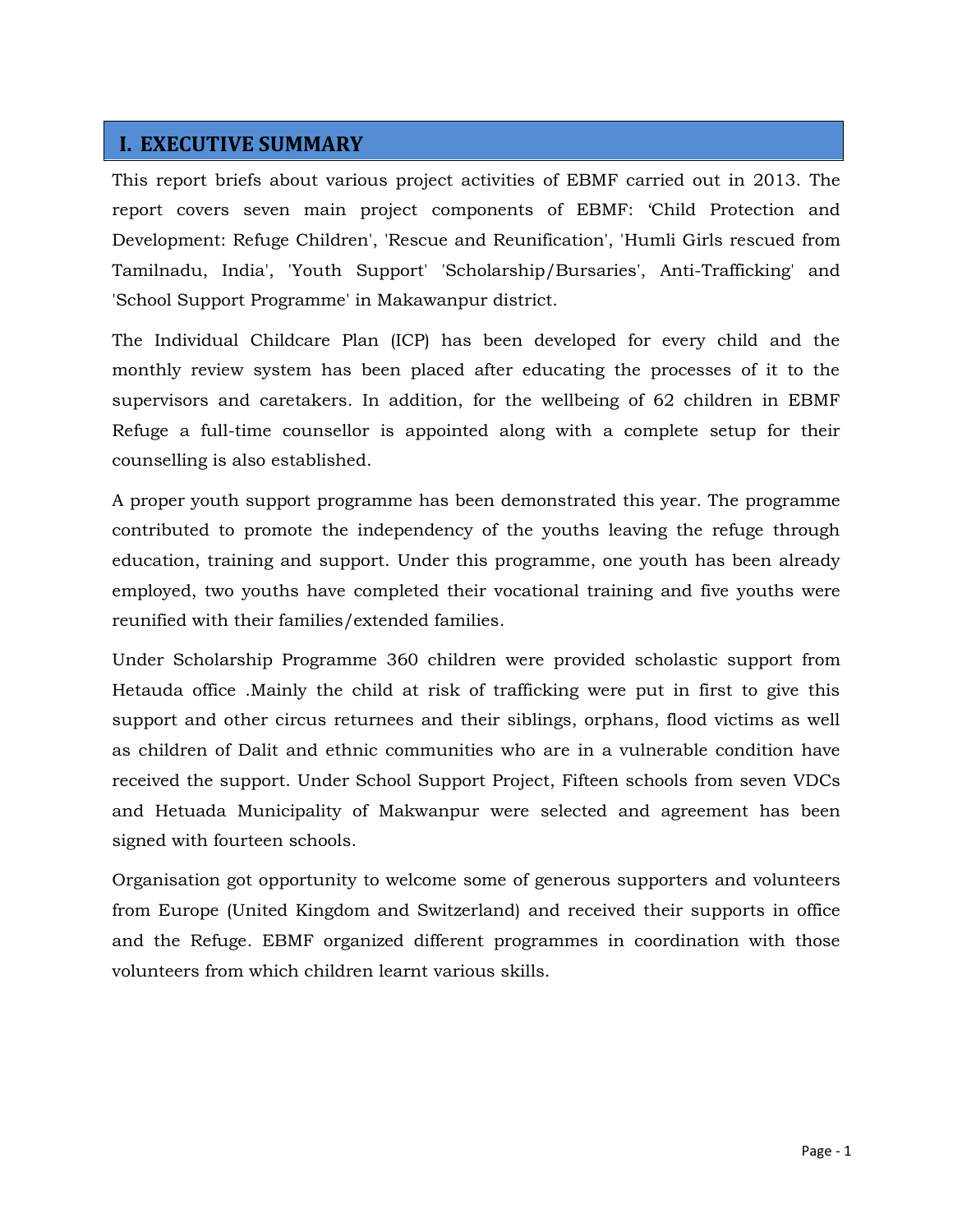# **II. INTRODUCTION**

Esther Benjamins Memorial Foundation (EBMF) was established in 2007 with the objective of rescuing Nepali children who had been trafficked or displaced into India or children in vulnerable condition within Nepal. Since its establishment, EBMF has rescued over 600 children and has safely reunified most of them with their family. At present it has been supporting the rescued children for their post-rescue care by reuniting them with families wherever possible. For those whose reunification is not possible are cared by providing structured residential refuge in Nepal with access to education and skill/vocational trainings. At present 62 such rescued and needy children are given care in Godavari refuge home. Apart from this care, EBMF currently focuses on schooling and skill development of the refuge children. Family reunification and self-dependency strategy is prioritized by the organisation. For this purpose vocational training and job support to the adult children and entrepreneurship support programme to their family is on the way to be extended.

Besides the operation of Child Care Home in Godawari, Current focus of the organisation is in education, scholarship supports and school infrastructure development support in the vulnerable areas, particularly in rural part of Makwanpur district.

# **III. OBJECTIVES**

- 1. Improve Child Welfare Home (CWH) to give children best possible care.
- 2. Reunification (Deinstitutionalisation) of the children with their parents.
- 3. Promote independency of youth through education, training and support.
- 4. Promote overall psychosocial wellbeing of children and youth.
- 5. Support for Humli girls who are rescued from Tamil Nadu, India.
- 6. Anti-Trafficking Awareness in traffic prone area.
- 7. Bursaries/Scholarship support for at risk children.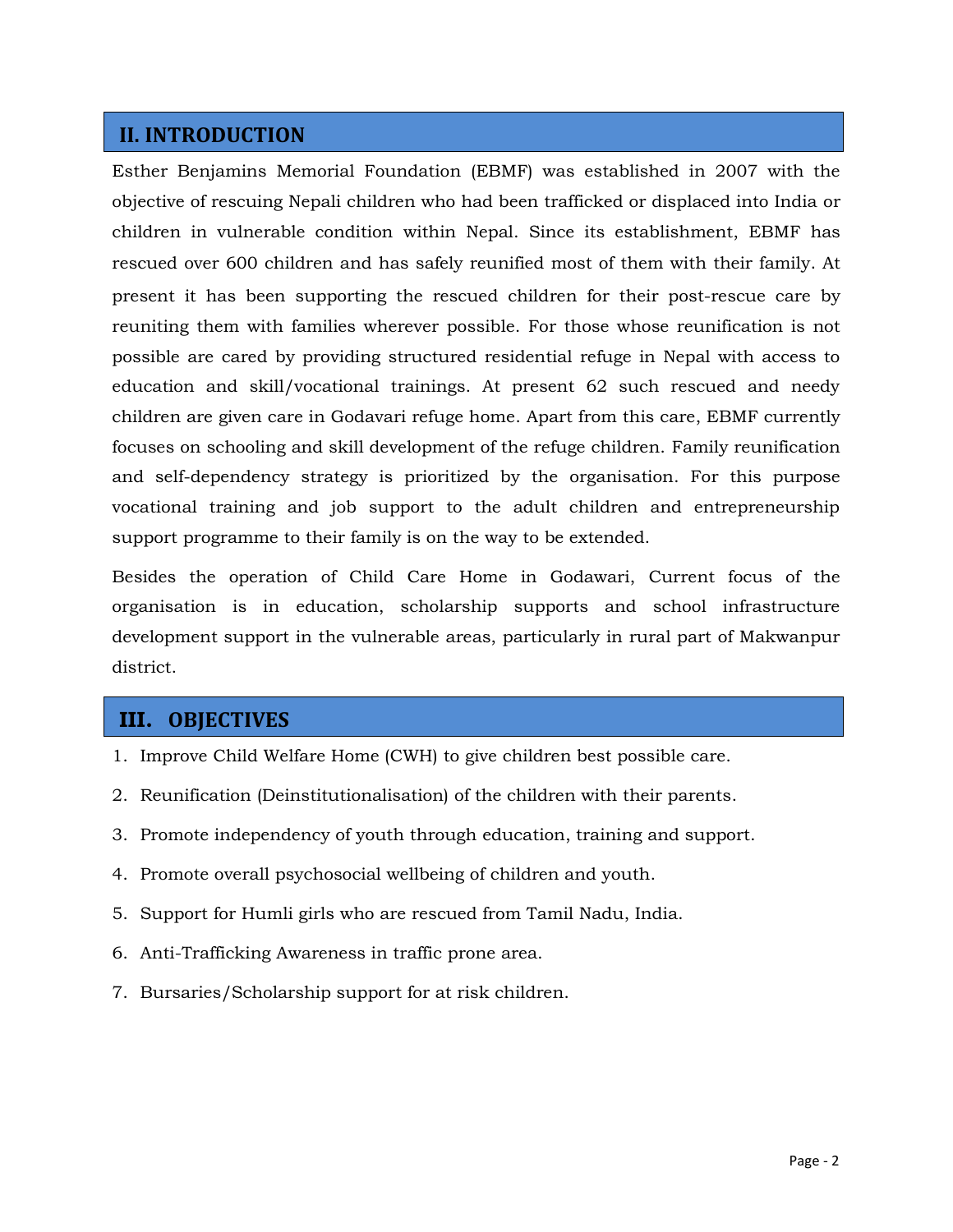# **IV.Activities undertaken and Result Achieved**

**i. Refuge - Child Protection and Development Activities:**

# **a. Capacity Building Training for Staffs**

- All the staffs from refuge and few staffs from office participated in a four days workshop on art therapy so as to understand the feelings and emotions of children.
- The First Aid Training organised by Red-Cross Society in association with 'Aama Ghar', Godawari was provided to two of the Refuge staffs.
- Training on "Child Protection" was given to care staffs of the Refuge to make them more understandable about children protection policies.

 Two days training was provided to the care staffs and managers to familiarize them with "Standards for Operation and Management of Residential Child Care Homes  $2069'$  and its



**Figure 1 Training and Orientation on Child Protection in Association with CNET**

practical aspects; information on child rights; concept and legal provisions on about child rights

# **Results Achieved**

- The staffs are more confident and aware about child care policies and child protection. They feel more responsible and capable of providing better care to children.
- The staffs are capable of providing first aid service.

# **b. Safety and security**

There is provision of three fire extinguishers in Refuge in case of emergency.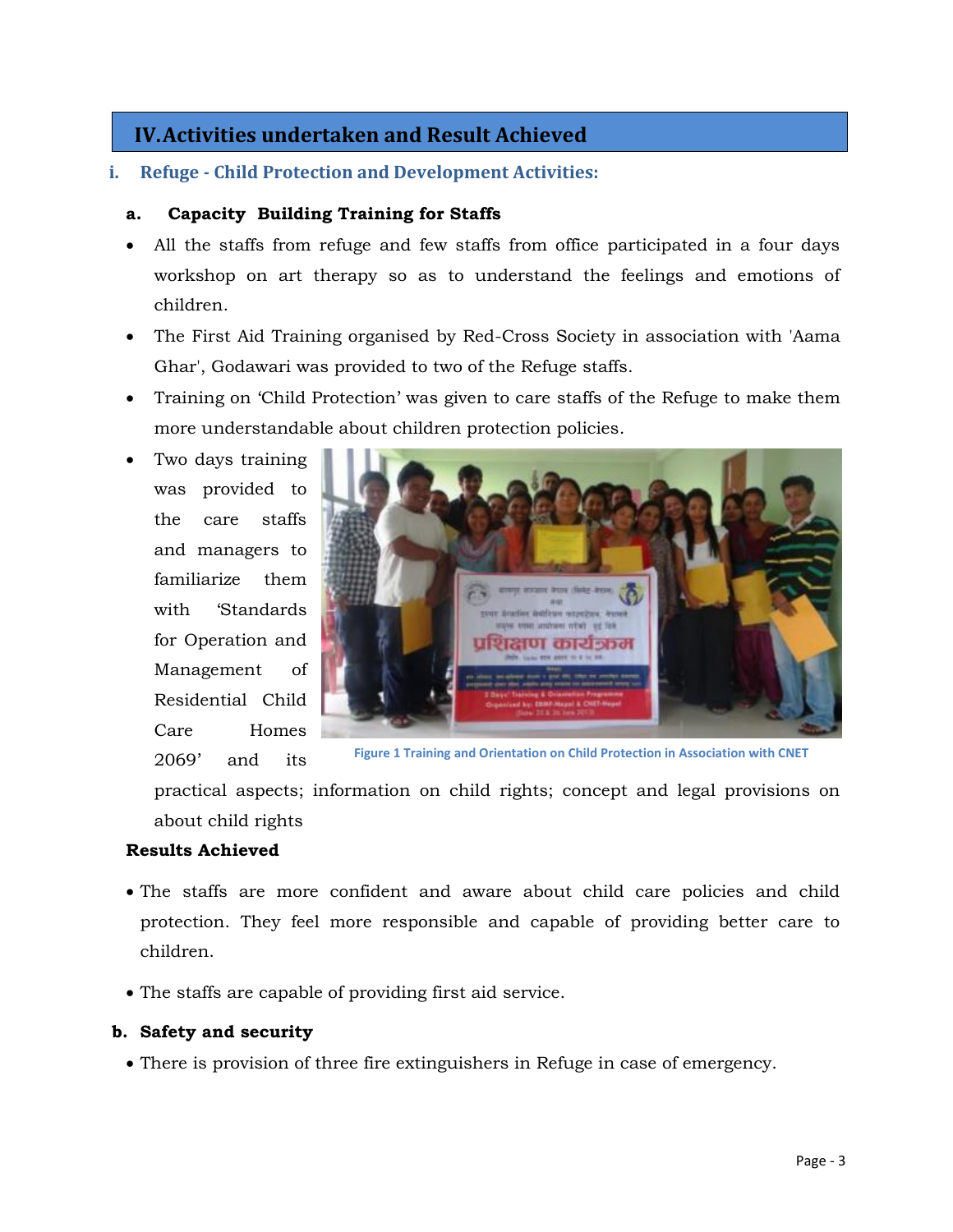- For the safety and security of children it is made mandatory for every volunteer and other guest including former EBMF children to take permission from the Refuge supervisor before entering into refuge and interacting with children.
- A brief orientation was given to the refuge staffs by Andrew Black on disaster preparedness and response procedures

# **Results Achieved**

- With the introduction of visitors approval form there is now more controlled entrance to the refuge for outsiders.
- Staffs are more aware about the disasters managements and safety precautions.

# **c. Individual Child Development/Care Plan**

- For the better care and development of each child, an "Individual Child Care Assessment' has been done for all the sixty two children.
- After the assessment, monthly care plan for each child is developed and placed which will go round the clock each month. The monthly plan and achievements will be monitor by the board and senior managers.

# **d. Timely renovation of the infrastructure and repair and maintenance in CWH**

- Library, tuition class and dining hall are arranged.
- Separate rooms for sick children are arranged.
- New bathrooms and toilets are also constructed.

#### **Results Achieved**

- The arrangement of new rooms it is easier to provide the needed facilities.
- With the construction of new bathrooms and toilets refuge environment is healthier.

# **e. Make sure of enough food security for the children in CWH**

To ensure enough food security, there is provision for food surplus for two weeks.

# **Results Achieved**

Due to management of surplus food, there is no scarcity of needed food.

# **f. Provide quality food and basic health facilities to the children**

Fresh, balanced and nutritious food has been provided for all the children.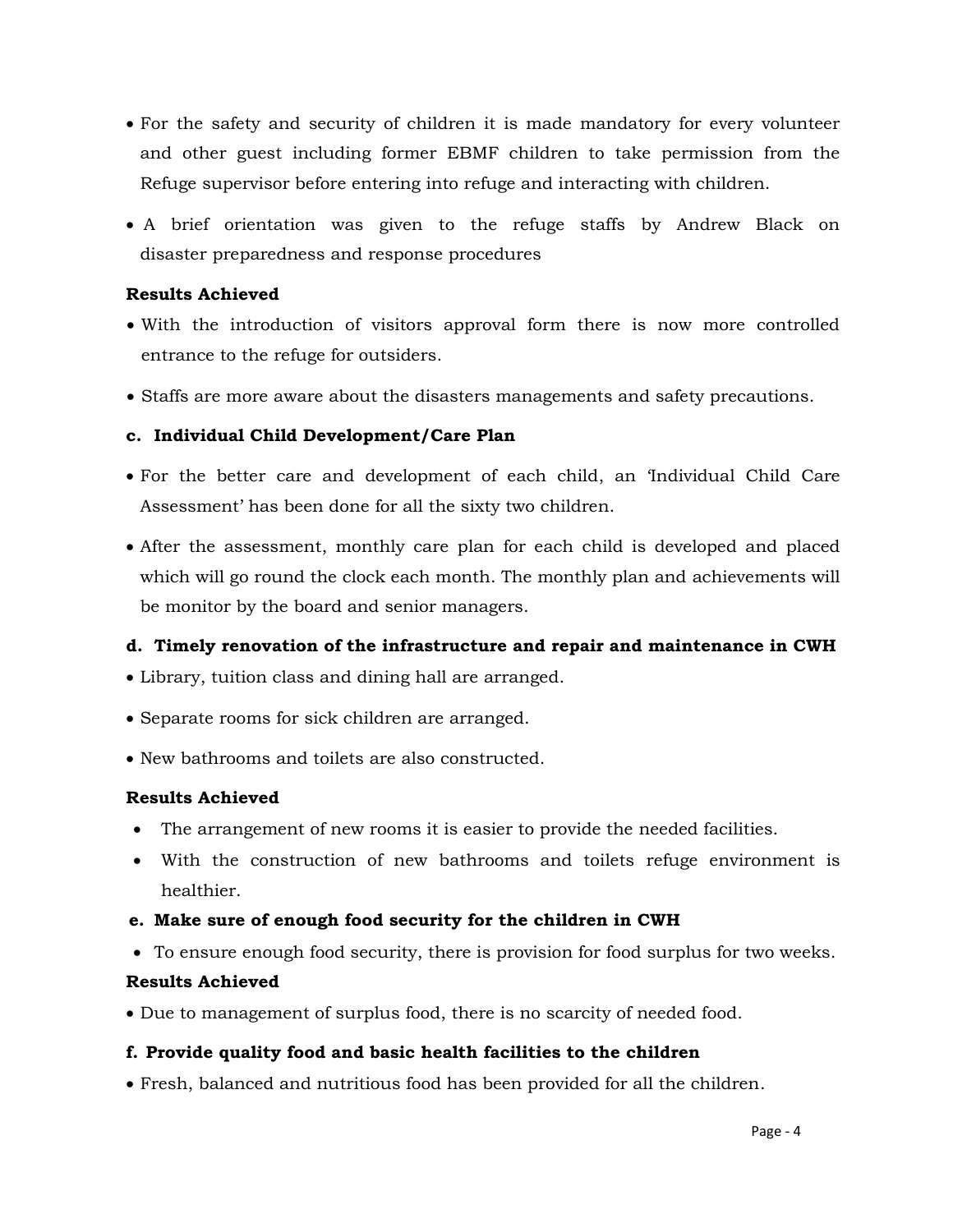- To improve the overall health conditions and to take appropriate preventive measures a doctor has been appointed in refuge
- As prescribed by the doctor, children were taken to the hospital on regular basis.
- A health awareness programme has been organised in refuge where all the staffs and children have received orientation on sex, physical changes, and waterborne diseases.
- The staffs have been oriented about rainy seasonal diseases i.e. diarrhoea, cholera, typhoid and viral.



**Figure 2 Children in a Health Camp**

# **Results Achieved**

- Children are receiving timely treatment of general health related problems due to
- the availability of doctor on weekly basis.
- The number of children visiting to hospital is decreasing.
- Overall general health of children is good.

# **g. Educational development**



**Figure 3 Regular check-up by Doctor**

- Sixty two children living under the organisation"s care were enrolled in Kitini Higher Secondary School. All of them had passed their final exams and upgraded to next class.
- Ten children had appeared in this year's SLC in which seven had succeeded to pass.
- All the children from nursery to grade ten are getting regular tuition support in the refuge.
- Educational database for each child in refuge has been updated for records of educational improvements in future.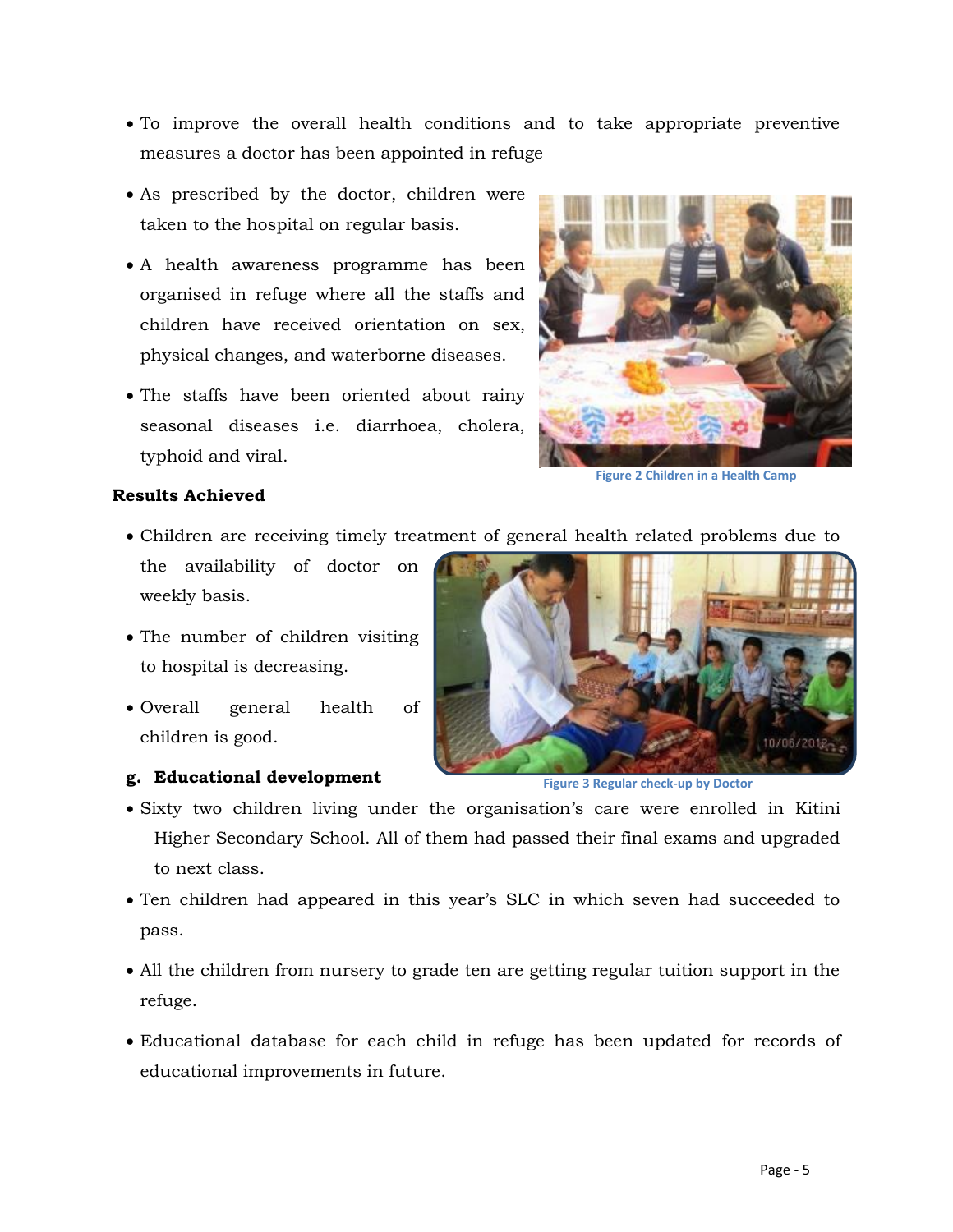As per the recommendation made by "Centre Child Welfare Board" the organisation collected birth certificates of several children living under its care. It will help them in enrolment in schools with actual identity.

# **Results Achieved**

- Overall education system within refuge is more systematic.
- Educational database shows clear picture of children of their educational quality.

# **h. Recreation and Extra Curricular Activities**

- Thirty-one children are now attending a scout troop that has been set up on Saturday mornings and fifteen children are receiving guitar and drum tuition regularly.
- Two of our children are currently attending gymnastics training 6 days a week at DashrathRangshala (The National Stadium).
- Thirty of our children are continuing a sport of Self-Defence or Karate Training an hour long session twice a week.
- The organisation also arranged picnics, indoor games, birthday celebration, festival celebration, cinema, educational tour and outings for children living under the care.

# **ii. Rescue &**

# **Reunification:**



**Figure 4 some children celebrated Dashain at Refuge**

There were no rescue this year but organisation took some steps on reunification of children.

 Seven children were reunified with their families. EBMF has continued to provide educational support to six of the reunified children and one is waiting for the vocational training.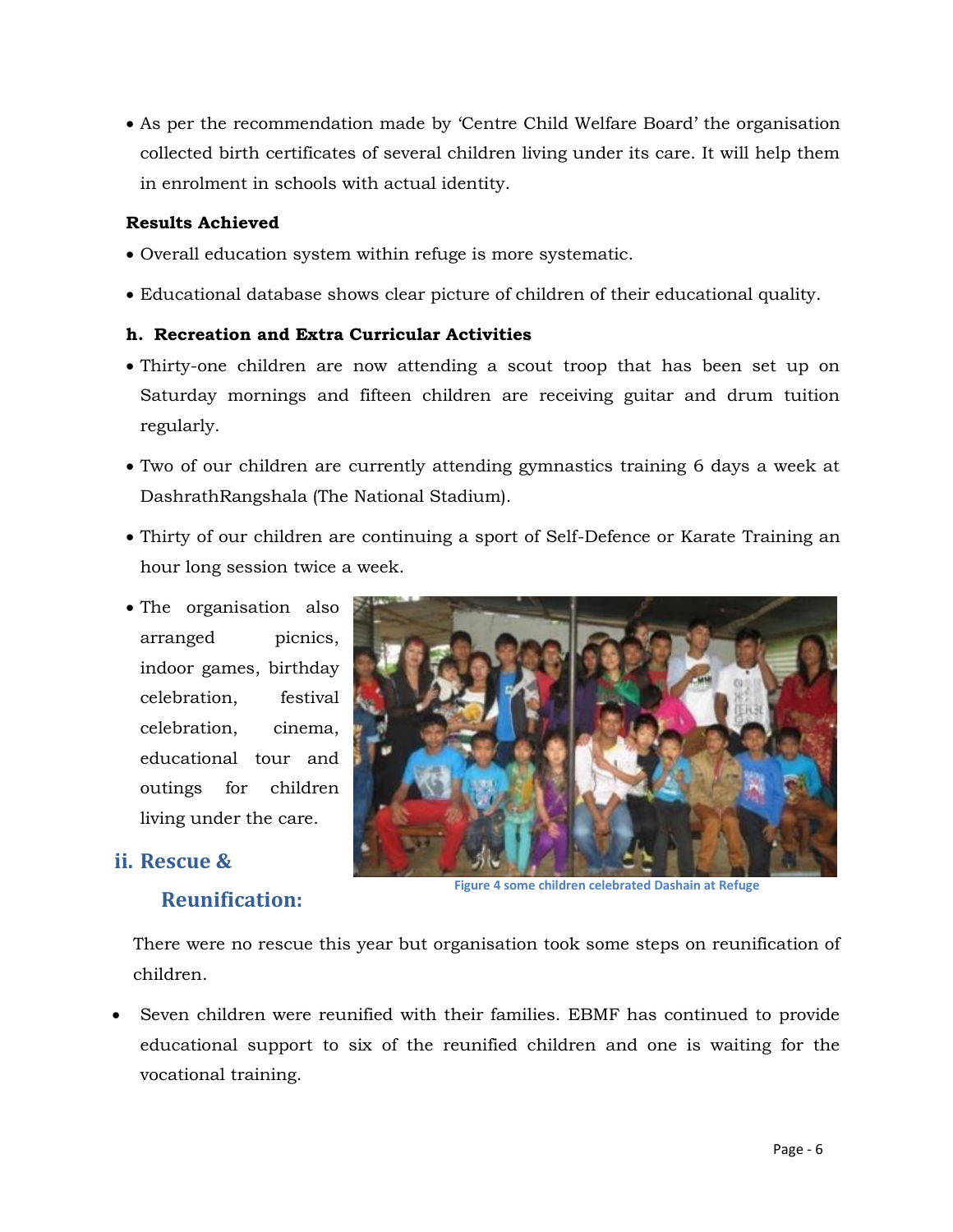- The reunification process of two Yadav children has been postponed for this academic session due to the time constrains and other circumstances.
	- Organisation has succeeded to find a safe place for a boy who has HIV-AIDS. ASHA Nepal, an organisation which has expertise in caring children and women agreed totake him in their shelter. The organisation has been working for HIV/Aids victims since last decade. As per the agreement we are paying monthly accommodation and other costs to ASHA Nepal and he is being cared in its shelter.
	- Three children whose mother is in Bhojpur jail were taken to visit their mother and the visit was arranged by EBMF which is also a part of reunification.
	- Children were provided telephone facility to contact with their family. They can now have a telephonic communication with their families once a week and this will help in the long run for effective reunification of the children.

Re integration officer is soon to be recruited and the reintegration process will take the pace from 2014 onwards.

# **iii. Youth Support Programme:**

Under youth support programme we have provided necessary support to the individual youths such as:

• Personality Development Programme' was organized in the EBMF office for the SLC students to provide them skills on how to search jobs, how to face interviews, writing job applications and to make a good C.V.



 Individual planning session was held including best possible

**Figure 5 Youth in an outing**

recommendations regarding their future accommodation and course options.

 Financial, moral, emotional and guidance support for their accommodation and education/vocational training course options.

# **Results Achieved**

Promoted independency of youth through education, training and support.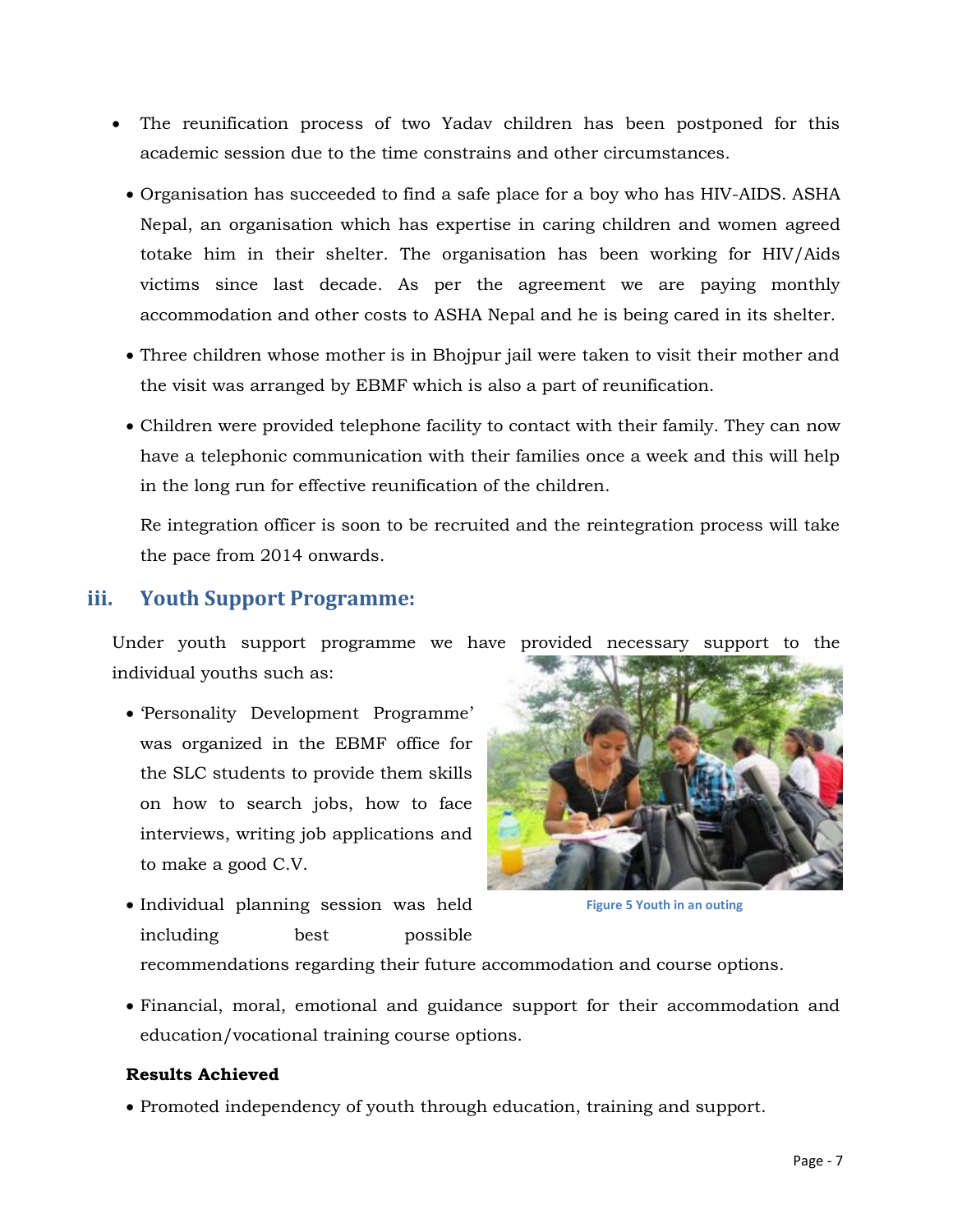- 16 Youths started living in best possible accommodation with necessary support from organisation in the preference of "with family, near to family and in rented rooms in Kathmandu". Among them two youths are living with their family/extended
	- Families of three youths are partially contributing for their accommodation and food expenses.
- Youths were enrolled into best possible course options. Among them 5 youths are doing vocational training, 11 youths are studying in higher secondary level. From this group one is partially and one is fully employed.
- All the 17, 10 of this year and 7 from previous year youths are being provided regular guidance and monitoring and the number is increasing in order to address the need of the past organisation leaver youths who could be dealt properly in the past.

# **iv. Psychosocial Counselling:**

- Psychosocial support has been provided for the children with problems like somatic symptoms, emotional symptoms, cognitive symptoms and behavioural problems. Separate counseling room has been set up where children receive supports applying the different therapies like play, sand play and drawing to better understand their problems and behaviours.
- Every Friday and Saturday, individual and group counseling has been conducted by the counsellor.
- Sand Therapy has been started from the June.
- Counseling guidelines has been prepared.

# **Results Achieved**

 The psychosocial counselling is helping children to understand their problems on their own ways, facilitating **Figure 6 Sand therapy session with boys**

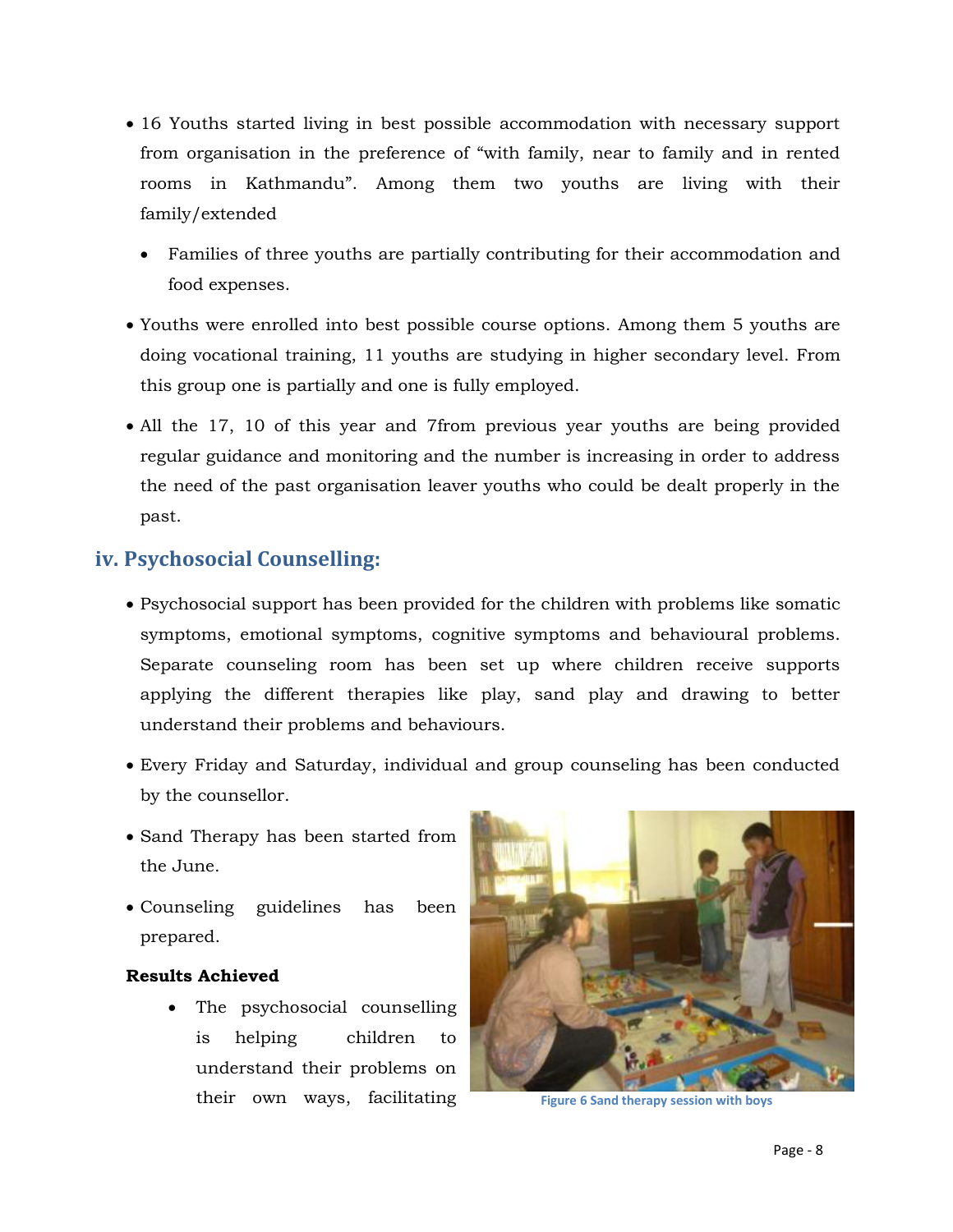and motivating them

 Improvement is seen in the behaviour of children. Self esteem and confidence have been observed and found relatively better in those children who were earlier complained of having low self esteem.

# **v. Support for HumliGirls:**

Of the 23 Humligirls rescued from Tamil Nadu, 17 were enrolled in Swapna Batika School. Out of 17 girls, seven had appeared for S.L.C-2069 and successfully passed the exam. Out of seven two got distinction, 4 passed in the first division and 1 in the second division. These passed girls have already been reunified with their family members with education support up to plus-two level from EBMF. The rest 10 girls are studying in Swapna Batika School. Out of remaining 6 girls, 4 were under the full responsibilities of Aama Ghar. The other two girls were reunified with the family; one of them is getting education support from EBMF.

# **V. PROJECTS IN MAKWANPUR DISTRICTS**

With the aim to prevent and intervene trafficking in Makwanpur, one of the trafficking prone districts, EBMF is running "Prevent Human Trafficking through Community School Support and Public Awareness on Trafficking" from its satellite office, Hetauda.

# **Objectives**

With the following objectives school support, scholarship support and anti trafficking projects were carried out from Hetauda.

- 1. To encourage school attendance by providing basic facilities in order to promote effective teaching learning environment
- 2. To prevent child trafficking through education and awareness
- 3. To contribute to minimize school dropouts and encourage regular attendance through mid-day meal.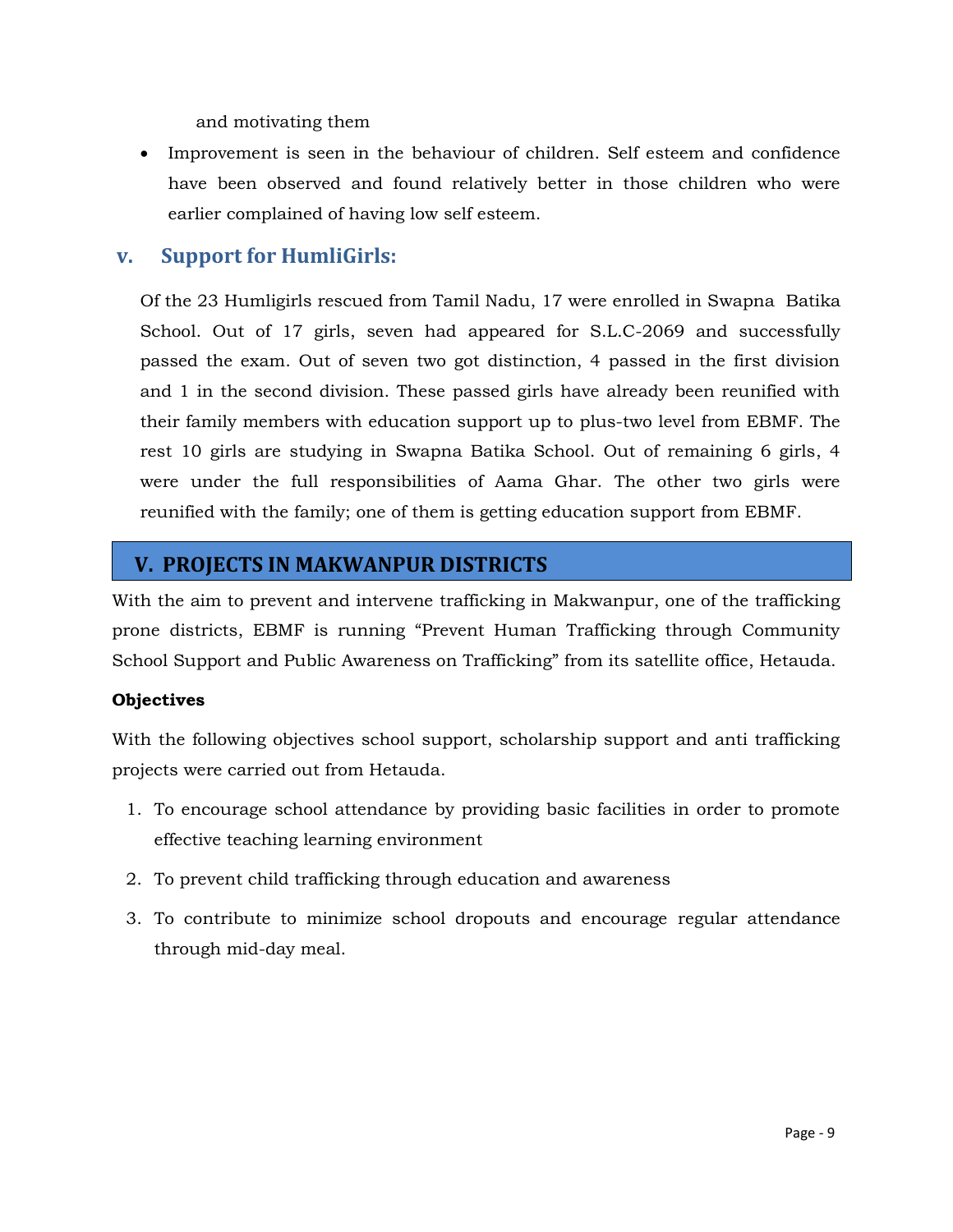# **vi. School Support Project**

 After conducting baseline survey of various community schools, fifteen neediest schools from 7 VDCs were selected and agreement has been signed with fourteen schools. Following is the details of selected schools and support.

| SN             |                                     |                           |                                                    |  |
|----------------|-------------------------------------|---------------------------|----------------------------------------------------|--|
|                | <b>Schools</b>                      | <b>Address</b>            | <b>Support for</b>                                 |  |
| $\mathbf{1}$   | Shree Kalika High School            | Khairang VDC              | Hostel Renovation. 4 rooms X 50000                 |  |
|                |                                     |                           | Visual Aids, Educational materials                 |  |
|                |                                     |                           | Beds for Girls and boys                            |  |
|                |                                     |                           | Classrooms maintenance                             |  |
|                |                                     |                           | 30set furniture * 2500                             |  |
| $\overline{2}$ | Shree Bageshowari L.S School        | Khairang VDC              | Visual Aids, Educational materials                 |  |
|                |                                     |                           | 20 set Furniture X 2500                            |  |
| 3              | Shree Kalika High School            | Raksirang VDC             | 4 classrooms maintenance X 75000                   |  |
|                |                                     |                           | Furniture 20 set X 2500                            |  |
|                |                                     |                           | <b>Visual Aids and Educational Materials</b>       |  |
| 4              | Janagriti Primary School            | Raksirang VDC             | 2 Classrooms maintanance X 150,000 with<br>roofing |  |
|                |                                     |                           | Furniture 11 set X 2500                            |  |
|                |                                     |                           | Visual Aids and educational materials              |  |
|                |                                     |                           | <b>Toilets</b>                                     |  |
| 5              | Shree Saraswati L.S. School         | Dandakharka<br><b>VDC</b> | 6 Classrooms maintenance X 50000                   |  |
|                |                                     |                           | Water Pipeline connection                          |  |
|                |                                     |                           | Furnitures 10 set X 2500                           |  |
|                |                                     |                           | <b>Visual Aids and Educational Materials</b>       |  |
|                |                                     |                           | Pipeline connection for water at school            |  |
| 6              | Tikedhunga Primary School           | Kakada VDC                | and Tank.                                          |  |
|                |                                     |                           | <b>Visual Aids and Educational Materials</b>       |  |
| 7              | NimnaMadhyamik School               | Kakada VDC                | Plastering for 2 classrooms X 125000               |  |
|                |                                     |                           | <b>Visual Aids and Educational Materials</b>       |  |
| 8              | Chepang Pragati Primary School      | Kakada VDC                | 11Set Furniture X 2500                             |  |
|                |                                     |                           | <b>Visual Aids and Educational Materials</b>       |  |
|                |                                     |                           | Midday meal 10*10000                               |  |
| 9              | Satyadevi Primary School            | <b>Bharta VDC</b>         | Plastering for 2 classrooms X 125000               |  |
|                |                                     |                           | <b>Visual Aids and Educational Materials</b>       |  |
|                |                                     |                           | Furniture                                          |  |
|                |                                     |                           | Midday meal 10*10000                               |  |
| 10             | Shree Rotary Srijana Primary School | Hetauda - 7               | Midday meal 10*10000                               |  |
|                |                                     |                           | Visual Aids and Educational Materials              |  |
| 11             | Shree Janachetana Primary School    | Handikhola-9              | <b>Classrooms Maintenance</b>                      |  |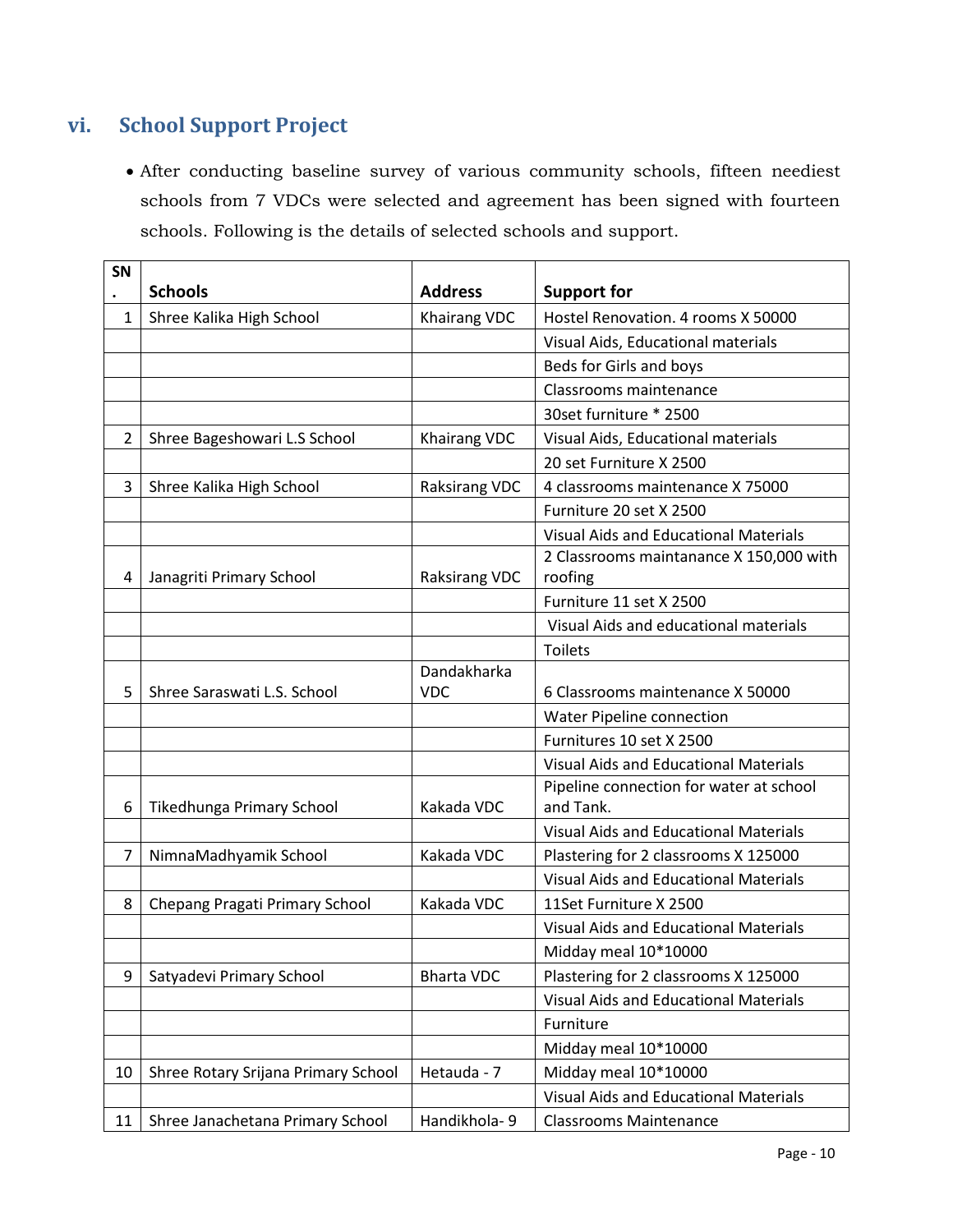| 12 | Shree MadanAshrit Primary School  | Handikhola-8 | <b>Classrooms Maintenance</b> |
|----|-----------------------------------|--------------|-------------------------------|
|    | Shree BishwaJyoti Lower Secondary |              |                               |
| 13 | School                            | Churyamai-6  | Water Supply and Tank         |
|    | Shree Deep Jyoti Lower Secondary  |              |                               |
| 14 | School                            | Churyamai-2  | Roof Maintenance              |
| 15 | Shree Sundari Kali Primary School | Bharta -2    | <b>Furniture</b>              |

# **vii. Scholarship / Bursaries Support:**

- Out of 356 children supported in the academic year 2012/13 total 254 students successfully passed and upgraded to their new class in this academic year. They are all enrolled and continued to receive scholarship from EBMF. Out of 356 children twelve had appeared SLC. Among them three students passed with 1st division, three passed in 2nd division and one in 3rd division and one in chance exam. They are now pursuing their higher education. The 11th grade students are waiting for their results
- This year by adding some new students to the previous list EBMF Hetauda has provided scholarship support to 360 students in 49 different government schools and colleges of Makwanpur district. The support covers enrolment fees, stationary, uniforms and others.
- The enrolment and stationary distribution programme was carried out from June to October. But the scholarship students are regularly being monitored by school visits after each terminal examination to check their school attendance and educational progress.
- Appreciation, encouragement and career counselling was done to the SLC passed and grade 12<sup>th</sup>students on 7thand 9thJuly.



**Figure 7 Children posing for picture after receiving Bursaries**

 Families of children who dropped out or failed their exams were visited to find out the causes.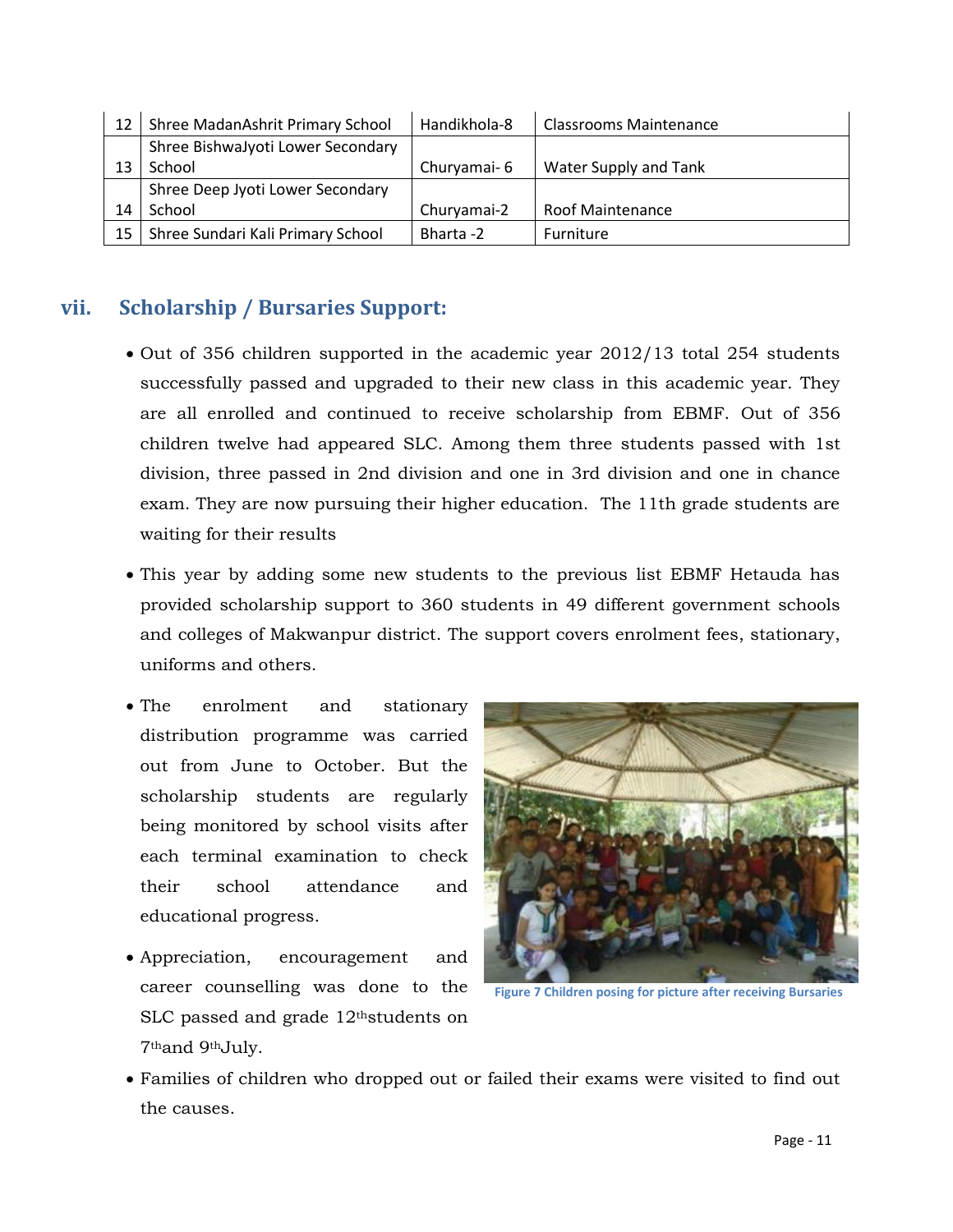#### **Results Achieved**

- 360 children of 49 schools/colleges from 15 VDCs were reached out and provided scholarship support. They were also oriented about the threat of trafficking.
- This programme benefited especially the marginalized and vulnerable children of Makwanpur.

# **6. Mid-day meal**

EBMF Hetauda provided Mid-Day Meal to more than 300 children of Shree Janajati Primary School and Shree Chepang Primary School since last April to June 2013. The main objective of this programme is to encourage child's education, regular attendance and prevent school dropout. But it also provided some food for those children who come to school empty stomach and there is no certainty to get food in the evening.

# **Results Achieved**

Encouraged children for regular schooling.

# **7. Anti-Trafficking Programme:**

 A number of trafficking awareness classes have been conducted in different schools of Makwanpur includingSagarmatha Primary School, Rupachuri, JanajatiUtthan Primary School, Manahari, Kalidevi



**Figure 8 Audience watching drama on anti-trafficking**

Primary School, Harnamadi, Tikedhunga Primary School, Kakada. During the school visits team members always utilize time, place and people's gathering to impart knowledge on trafficking.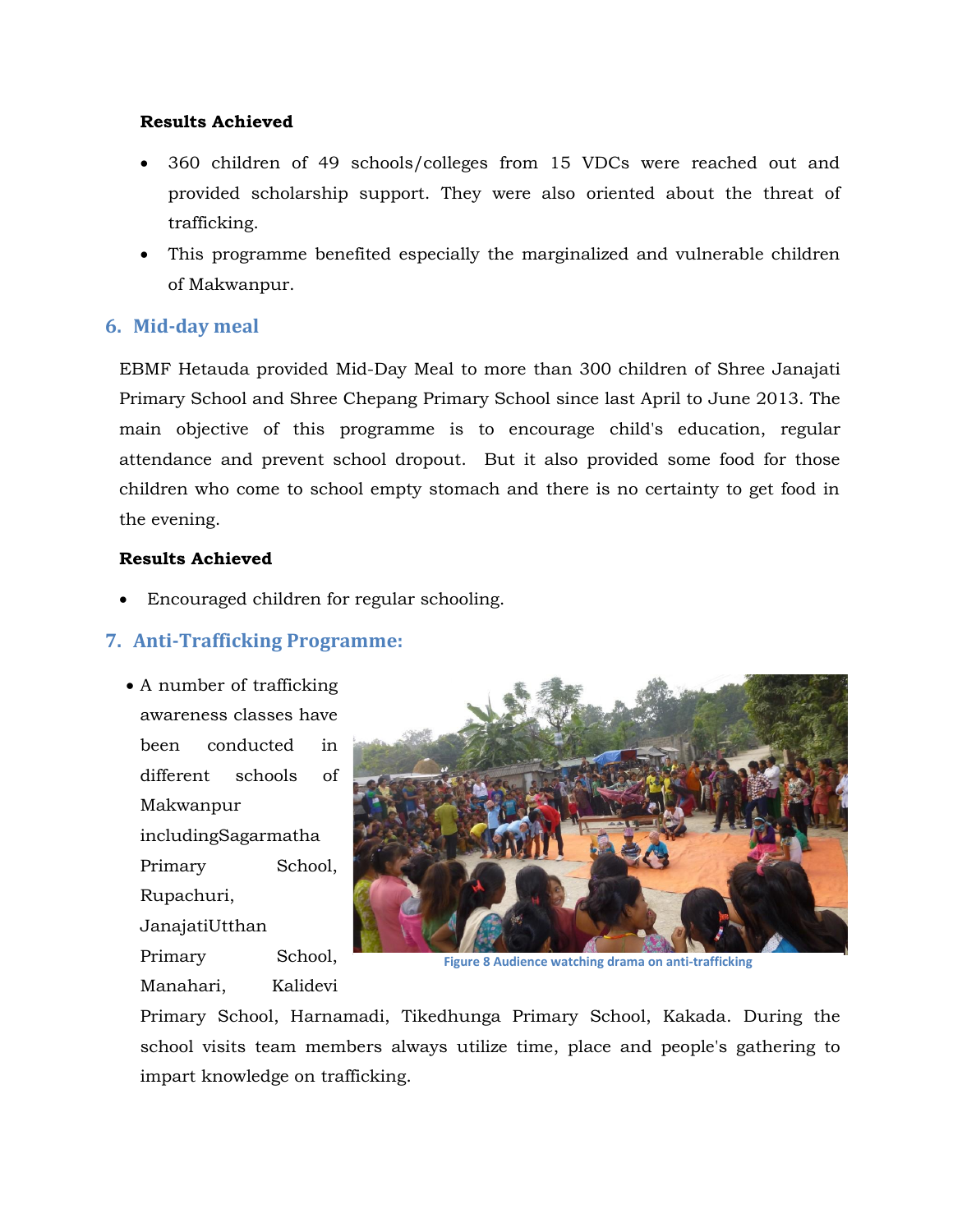- A survey was conducted in Manahari- 3, Bijauna after getting information that many children have gone to work in Indian poultry farm. With the mission to figure out the real cause and the approximate number of children and you Indian chicken hatchery. The surveys of 56 houses (on 13th and 14th, February) come with a conclusion that they are going to India for work. Survey of Chawanna Ghare, Hetauda – 8 was carried out to find the reason of school absenteeism at Shree Rotary Srijana Primary School.The survey exposed that most of the children from the school have shifted to another school with their elders. Page - 12
- In December a drama was performed in 4 different communities to give message on trafficking and its prevention. The drama was presented in Thanabharyang, Hetauda – 11, Banaspati, Padamphokhari VDC, Khairghari, Sunachuri and Naya Busty of Manahari VDC.

# **Implementing Arrangements**

- Mid-Term Evaluation Team from Social Welfare Council (SWC) completed its evaluation and submitted the final report
- Coordination meeting and District Project Advisory Committee (DPAC) meeting was held in Hetauda, Makwanpur inviting Local Development Officer, District Education Officer, Social Development Officer and other local authorities.
- A new partnership has been developed with Mountain Child Care (MCC).It works with youths, through a new concept, tools and techniques.
- In coordination of EBT-N the EBMF Board formed an Employee Recruitment

Committee to make employee selection fast, fair and proper. The organisation has hired some more staffs in refuge to give maximum and the best

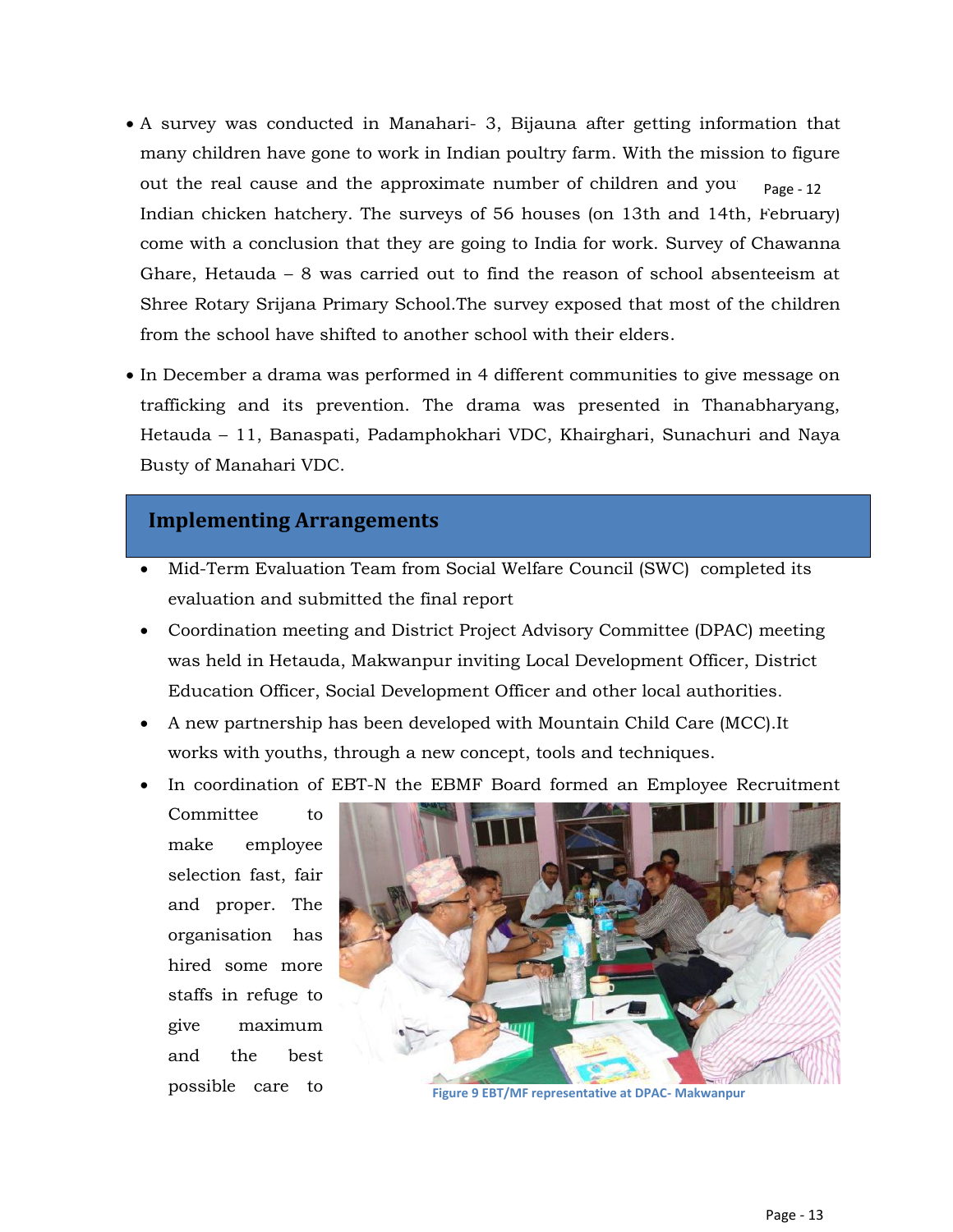the children 13 respecting the guidelines given by Nepal Government mentioned in 'Standards for Operation and Management of Residential Child Care Homes - 2012'

| <b>BUDGET VS EXPENDITURE DETAILS (FOR THE PERIOD 16 JULY 2013 TO DEC</b><br>31, 2013) |                                 |                                   |                                             |                                         |  |  |
|---------------------------------------------------------------------------------------|---------------------------------|-----------------------------------|---------------------------------------------|-----------------------------------------|--|--|
| Particular                                                                            | Approved<br>(Grant/Budget)<br>D | <b>Expenses</b><br>till date<br>с | <b>Balance</b><br>(Grant/Budget)<br>$E=D-C$ | <b>Balance</b><br>%<br>$F=E/D$ *<br>100 |  |  |
| <b>APPLICATION OF FUND</b>                                                            |                                 |                                   |                                             |                                         |  |  |
| <b>EXPENDITURE</b>                                                                    |                                 |                                   |                                             |                                         |  |  |
| A.1) Human Resource                                                                   | 7,247,540.26                    | 3,170,619.49                      | 4,076,920.77                                | 56%                                     |  |  |
| A.2) Office Administrative Cost                                                       | 2,013,776.00                    | 920,523.54                        | 1,093,252.46                                | 54%                                     |  |  |
| B.1) General care                                                                     | 5,670,627.50                    | 1,684,271.50                      | 3,986,356.00                                | 70%                                     |  |  |
| B.2) Education                                                                        | 1,148,000.00                    | 159,114.00                        | 988,886.00                                  | 86%                                     |  |  |
| B.3) Recreation                                                                       | 688,000.00                      | 197,976.00                        | 490,024.00                                  | 71%                                     |  |  |
| C. FAMILY REUNIFICATION &<br>SUPPORT, LIFE SKILL TRAINING                             | 1,555,000.00                    | 25,050.00                         | 1,529,950.00                                | 98%                                     |  |  |
| D.POST SLC SUPPORT (Youth<br>programme)                                               | 1,838,000.00                    | 765,598.00                        | 1,072,402.00                                | 58%                                     |  |  |
| E. TRAFFFICKING INTERVENTION                                                          | 380,000.00                      | 8,584.00                          | 371,416.00                                  | 98%                                     |  |  |
| F. TAMILNADU GIRLS                                                                    | 2,420,600.00                    | 1,196,109.00                      | 1,224,491.00                                | 51%                                     |  |  |
| G.1) Hetauda Human Resource                                                           | 1,877,115.27                    | 616,375.70                        | 1,260,739.57                                | 67%                                     |  |  |
| G.2) Hetauda Administrative Cost                                                      | 481,600.00                      | 65,547.37                         | 416,052.63                                  | 86%                                     |  |  |
| G.3 Reunification Costs                                                               | 340,000.00                      | 10,080.00                         | 329,920.00                                  | 97%                                     |  |  |
| G.4 Makawanpur School Support                                                         | 776,000.00                      | 37,575.00                         | 738,425.00                                  | 95%                                     |  |  |
| H.1) De-Institutionalisation &<br><b>Reunification Costs</b>                          | 10,310,000.00                   | $\mathbf{0}$                      | 10,310,000.00                               | 100%                                    |  |  |
| Non Budgeted Expenses                                                                 | $\mathbf{0}$                    | 94,000.00                         | $-94,000.00$                                |                                         |  |  |
| <b>Grand Total</b>                                                                    | 36,746,259.03                   | 8,951,423.60                      | 27,794,835.43                               | 76%                                     |  |  |